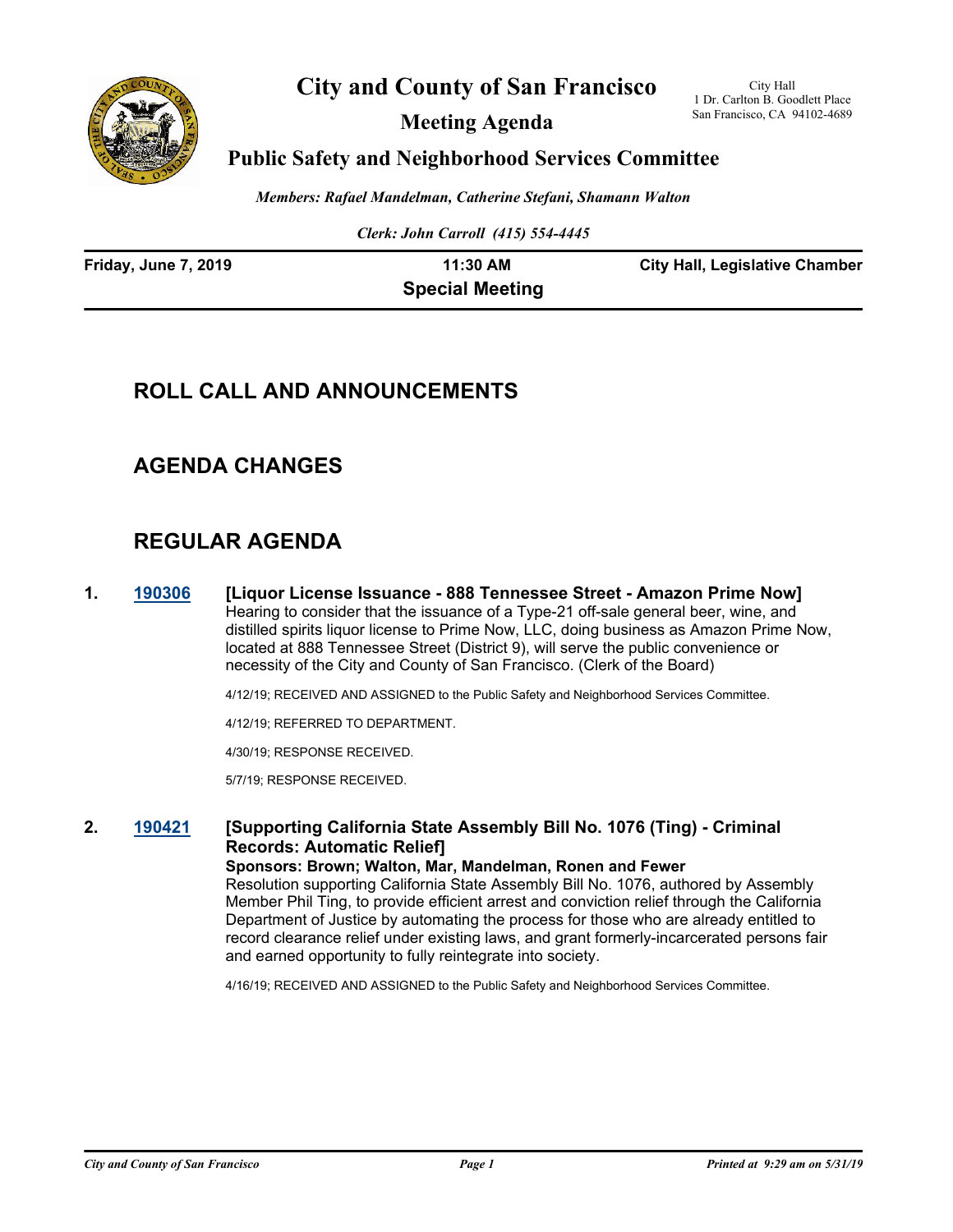### **3. [180832](http://sfgov.legistar.com/gateway.aspx?m=l&id=33701) [Public Works Mutual Aid Agreement]**

Resolution authorizing the Public Works Director to execute a Public Works Mutual Aid Agreement executed by and among various California cities and counties that facilitates the receipt and provision of mutual aid from the signatories' public works agencies following a declared local emergency, and requires the city, county, or city and county that receives mutual aid to reimburse and hold harmless other cities and counties providing aid; and affirming the Planning Department's determination under the California Environmental Quality Act. (Public Works)

8/17/18; RECEIVED FROM DEPARTMENT.

9/4/18; RECEIVED AND ASSIGNED to the Public Safety and Neighborhood Services Committee.

9/10/18; REFERRED TO DEPARTMENT.

2/22/19; REMAIN ACTIVE.

3/26/19; RESPONSE RECEIVED.

### **4. [161210](http://sfgov.legistar.com/gateway.aspx?m=l&id=31415) [Hearing - Data Sharing Between Public Safety Departments] Sponsor: Yee**

Hearing on the coordination of data sharing between public safety departments as it relates to crime prevention and investigations; and requesting the Police Department, District Attorney, City Administrator, Adult Probation, Juvenile Probation, Sheriff, Superior Court, Emergency Management, and Department of Technology as part of the Justice Tracking Information System to report.

11/1/16; RECEIVED AND ASSIGNED to the Government Audit and Oversight Committee.

11/7/16; REFERRED TO DEPARTMENT.

5/25/17; REMAIN ACTIVE.

11/15/17; CONTINUED TO CALL OF THE CHAIR.

7/3/18; REMAIN ACTIVE.

1/15/19; REMAIN ACTIVE.

4/19/19; TRANSFERRED to the Public Safety and Neighborhood Services Committee.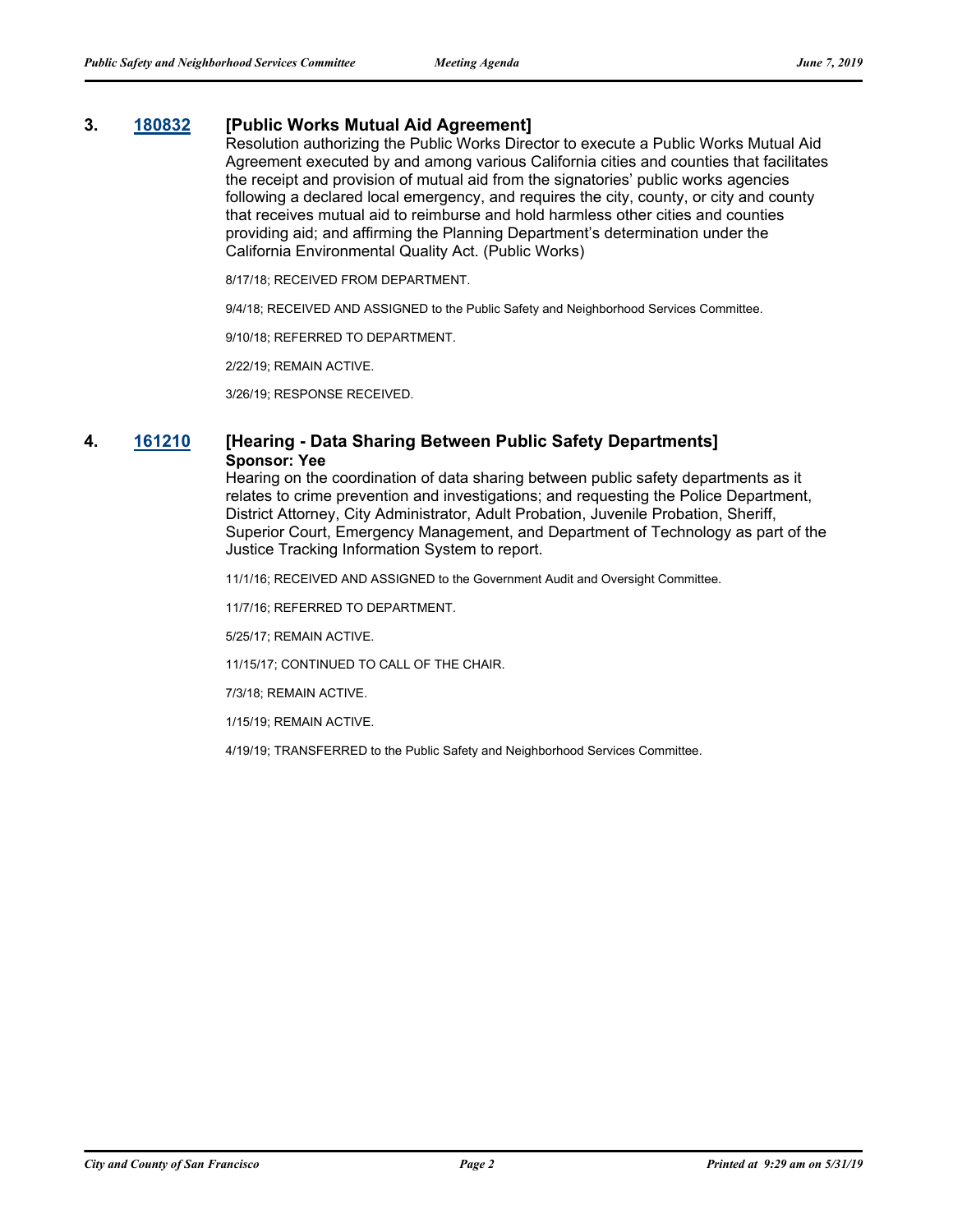### **5. [190311](http://sfgov.legistar.com/gateway.aspx?m=l&id=34432) [Health Code - Restricting Commercial Tobacco Activities on City Property]**

#### **Sponsors: Walton; Peskin, Fewer and Safai**

Ordinance amending the Health Code to prohibit the sale, manufacture, and distribution of tobacco products, including electronic cigarettes, on City property.

3/19/19; ASSIGNED UNDER 30 DAY RULE to the Public Safety and Neighborhood Services Committee.

3/27/19; REFERRED TO DEPARTMENT.

4/16/19; RESPONSE RECEIVED.

4/29/19; RESPONSE RECEIVED.

#### **6. [190312](http://sfgov.legistar.com/gateway.aspx?m=l&id=34433) [Health Code - Restricting the Sale, Manufacture, and Distribution of Tobacco Products, Including Electronic Cigarettes] Sponsors: Walton; Peskin, Fewer and Safai**

Ordinance amending the Health Code to prohibit the sale by tobacco retail establishments of electronic cigarettes that require, but have not received, an order from the Food and Drug Administration (FDA) approving their marketing; and prohibiting the sale and distribution to any person in San Francisco of flavored tobacco products and electronic cigarettes that require, but have not received, an FDA order approving their marketing.

3/19/19; ASSIGNED UNDER 30 DAY RULE to the Public Safety and Neighborhood Services Committee.

3/27/19; REFERRED TO DEPARTMENT.

4/16/19; RESPONSE RECEIVED.

4/29/19; RESPONSE RECEIVED.

# **ADJOURNMENT**

## **LEGISLATION UNDER THE 30-DAY RULE**

*NOTE: The following legislation will not be considered at this meeting. Board Rule 3.22 provides that when an Ordinance or Resolution is introduced which would CREATE OR REVISE MAJOR CITY POLICY, the Committee to which the legislation is assigned shall not consider the legislation until at least thirty days after the date of introduction. The provisions of this rule shall not apply to the routine operations of the departments of the City or when a legal time limit controls the hearing timing. In general, the rule shall not apply to hearings to consider subject matter when no legislation has been presented, nor shall the rule apply to resolutions which simply URGE action to be taken.*

*(There is no legislation pending under the 30-Day Rule.)*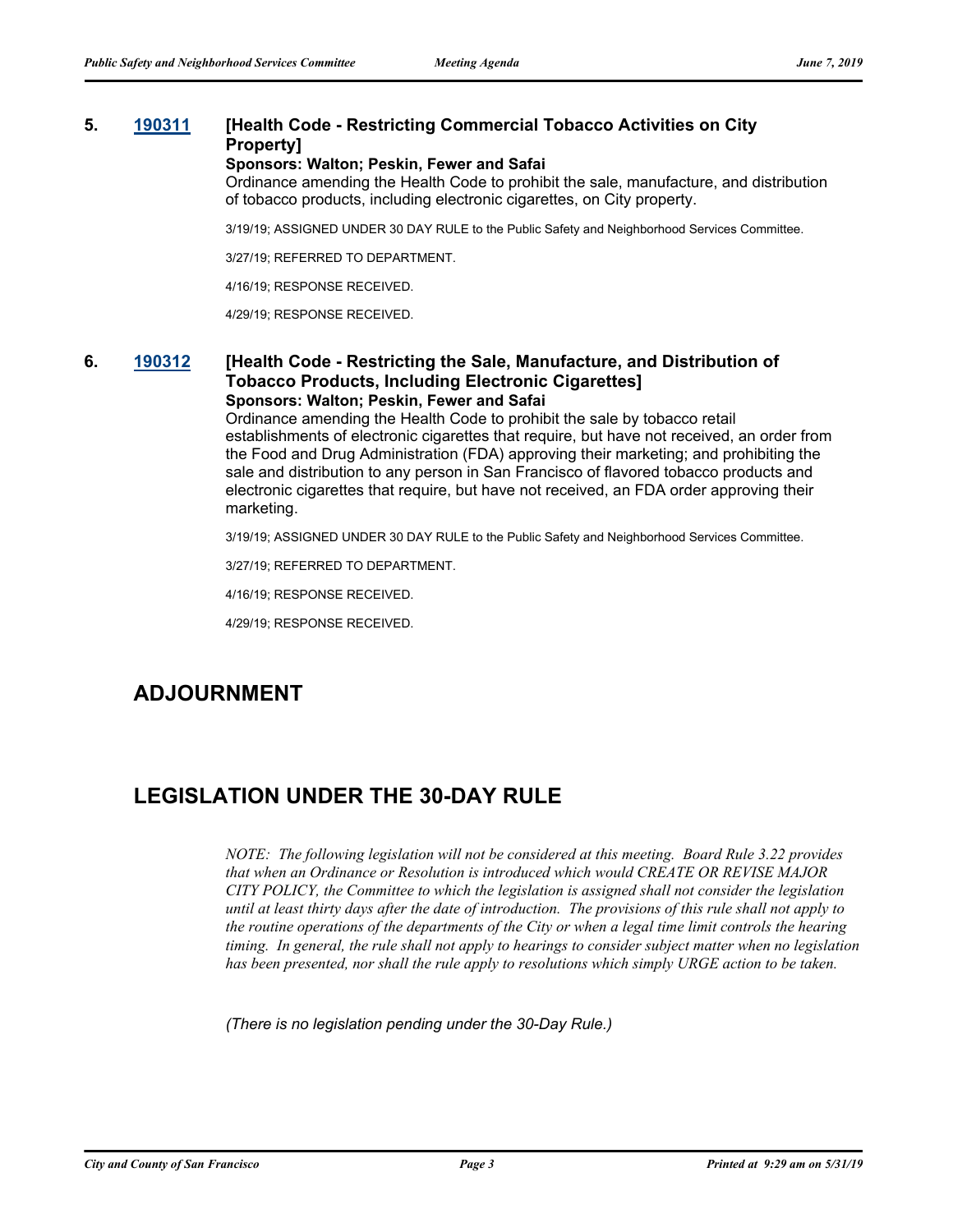### **Agenda Item Information**

Each item on the Consent or Regular agenda may include the following documents:

1) Legislation, 2) Budget and Legislative Analyst report,

3) Department or Agency cover letter and/or report, 4) Public correspondence

Items will be available for review at City Hall, 1 Dr. Carlton B. Goodlett Place, Room 244, Reception Desk.

### **Meeting Procedures**

The Board of Supervisors is the legislative body of the City and County of San Francisco. The Board has several standing committees where ordinances and resolutions are the subject of hearings at which members of the public are urged to testify. The full Board does not hold a second public hearing on measures which have been heard in committee.

Board procedures do not permit: 1) persons in the audience to vocally express support or opposition to statements by Supervisors or by other persons testifying; 2) ringing and use of cell phones, pagers, and similar sound-producing electronic devices; 3) bringing in or displaying signs in the meeting room; and 4) standing in the meeting room.

Each member of the public will be allotted the same maximum number of minutes to speak as set by the President or Chair at the beginning of each item or public comment, excluding City representatives, except that public speakers using interpretation assistance will be allowed to testify for twice the amount of the public testimony time limit. If simultaneous interpretation services are used, speakers will be governed by the public testimony time limit applied to speakers not requesting interpretation assistance. Members of the public who want a document placed on the overhead for display should clearly state such and subsequently remove the document when they want the screen to return to live coverage of the meeting.

IMPORTANT INFORMATION: The public is encouraged to testify at Committee meetings. Persons unable to attend the meeting may submit to the City, by the time the proceedings begin, written comments regarding the agenda items. These comments will be made a part of the official public record and shall be brought to the attention of the Board of Supervisors. Written communications should be submitted to the Clerk of the Board or Clerk of the Committee: 1 Dr. Carlton B. Goodlett Place, Room 244, San Francisco, CA 94102. Communications not received prior to the hearing may be delivered to the Clerk of the Board or Clerk of the Committee at the hearing and you are encouraged to bring enough copies for distribution to all of its members.

LAPTOP COMPUTER FOR PRESENTATIONS: Contact City Hall Media Services at (415) 554-7490 to coordinate the use of the laptop computer for presentations. Presenters should arrive 30 minutes prior to the meeting to test their presentations on the computer.

COPYRIGHT: System content that is broadcasted live during public proceedings is secured by High-bandwidth Digital Content Protection (HDCP), which prevents copyrighted or encrypted content from being displayed or transmitted through unauthorized devices. Members of the public who utilize chamber digital, audio and visual technology may not display copyrighted or encrypted content during public proceedings.

AGENDA PACKET: Available for review in the Office of the Clerk of the Board, City Hall, 1 Dr.Carlton B Goodlett Place, Room 244, or on the internet at http://www.sfbos.org/meetings. Meetings are cablecast on SFGovTV, the Government Channel 26. For DVD copies and scheduling call (415) 554-4188.

LANGUAGE INTERPRETERS: Requests must be received at least 48 hours in advance of the meeting to help ensure availability. Contact Peggy Nevin at (415) 554-5184. AVISO EN ESPAÑOL: La solicitud para un traductor debe recibirse antes de mediodía de el viernes anterior a la reunion. Llame a Peggy Nevin at (415) 554-5184. Paunawa: Ang mga kahilingan ay kailangang matanggap sa loob ng 48 oras bago mag miting upang matiyak na matutugunan ang mga hiling. Mangyaring tumawag ka sa (415) 554-5184.